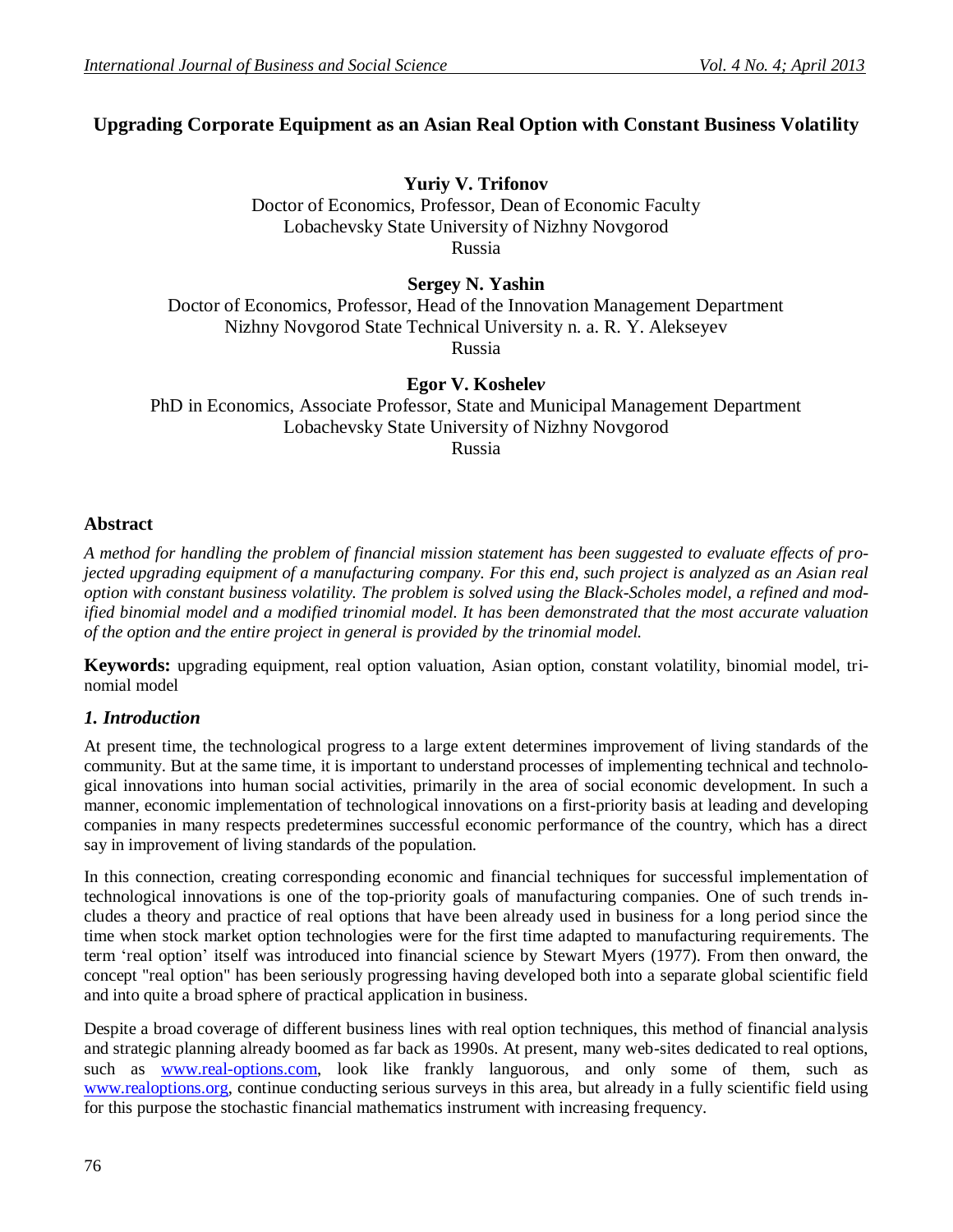In its issue dated August 14, 1999, *The Economist* journal delivered the following viewpoint on its traditional page *Economics Focus*: real options will be able to obtain a wide circulation in practice unless and until most managers hold a doctorate in applied mathematics. However, due to exactly real options, many leading global companies managed to be greatly in advance of their competitors in business significantly increasing their market capitalization. Perhaps, the most shining example of this includes *Amazon.com* that was in due time even called 'cold table of real options' (Roche, 2005).

To our opinion, a reasonable understanding of this problem should imply a progressive perception of true requirements and missions of economics in general and business in particular. Thus, for instance, already for a long time, instruments used by businessmen and financial analysts in their work include computer resources support, which greatly accelerates processes of taking managerial decisions. For example, building a simple linear regression for predicting any economic indicators can be now done almost in any software program, including in *MS-Excel*. Naturally, no one will ever try to do this manually if there is a computer at hand. Another example of this includes the use in financial calculations of linear and integer programming that is necessary for certain investment missions. Nevertheless, the theory of these methods itself implies deep studies in applied mathematics. For real options, there are also appropriate software packages enabling quite easily to enter basic data into a program and quickly obtain a final result in the form of an eventual figure meaning, for example, the real option value, which then may be, for instance, added to NPV of an investment project. Such procedure already makes no businessman or analyst feel uneasy since it is elementary.

However, the use of real options in practice of doing business should not be satisfied by this. To our opinion, there are two reasons for that.

1. Many scientists, such as Roche (2005), fairly believe that real options are associated with many purely technical problems of financial nature, which should be primarily attributed to the fact that a considerable number of companies prefer to have real options at their disposal, but not to exercise them at the same time. This leads to unjustified overvaluation of investment and innovation projects that may in reality turn out to be even unprofitable. This adversely affects future marketable value of such a company.

2. The principle of real option building and analysis itself should focus its attention primarily on placing financial tasks, because incorrectly formulated investor's objectives will clearly lead to erroneous and, therefore, ineffective management decisions. A correct understanding by an investor of what it wants to get out of business is much more important than the mathematical methods themselves for the solution of standard tasks in many ways. Simply put, a correct statement of a problem is already a half-solved problem.

Taking into account the above reasons will contribute to moving the primary focus onto a more adequate building of the real option in order to solve the task of upgrading the company equipment. And only after that, it will be possible to select the most optimal method of valuating the option.

#### *2. Statement of a ROV Task for Upgrading Company Equipment*

A real option for equipment upgrading is a classical 'option for future development' (Limitovsky, 2008). While analyzing future development prospects, the value of an option is usually added to the business or project value determined according to the traditional DCF technology. Capital investments in development (expansion, experience replication) are used as the strike price *K*. The present value of basic asset  $S_0$  is a current valuation of cash flows that are generated by business (quite often, it is less than the strike price). The time *t* in models as applied to real options is a period during which it is possible to take a decision on business expansion. A real option for equipment upgrading should be Asian, i.e. it should have a variable strike price, for instance, depending on inflation since cash assets, including investments, have different values at various times.

A classical Asian equity option is an option style in which the strike price is determined on the basis of an average value of the basic asset for a particular period of time. An Asian option is also called an average-price option or an average-rate option. Such options are usually entered into for commodities, stock indices, currency rates and interest rates. Asian options are popular in markets with a high volatility of basic assets (oil, non-ferrous metals, etc.) (Chance, 2001). The differential characteristic of such options consists in the fact that the strike price is unknown as of the contract date. One of the basic variants of Asian options implies a variable strike price (or a variable rate) of the Asian option (Chance, 2001). In this case, the price of a call option will be: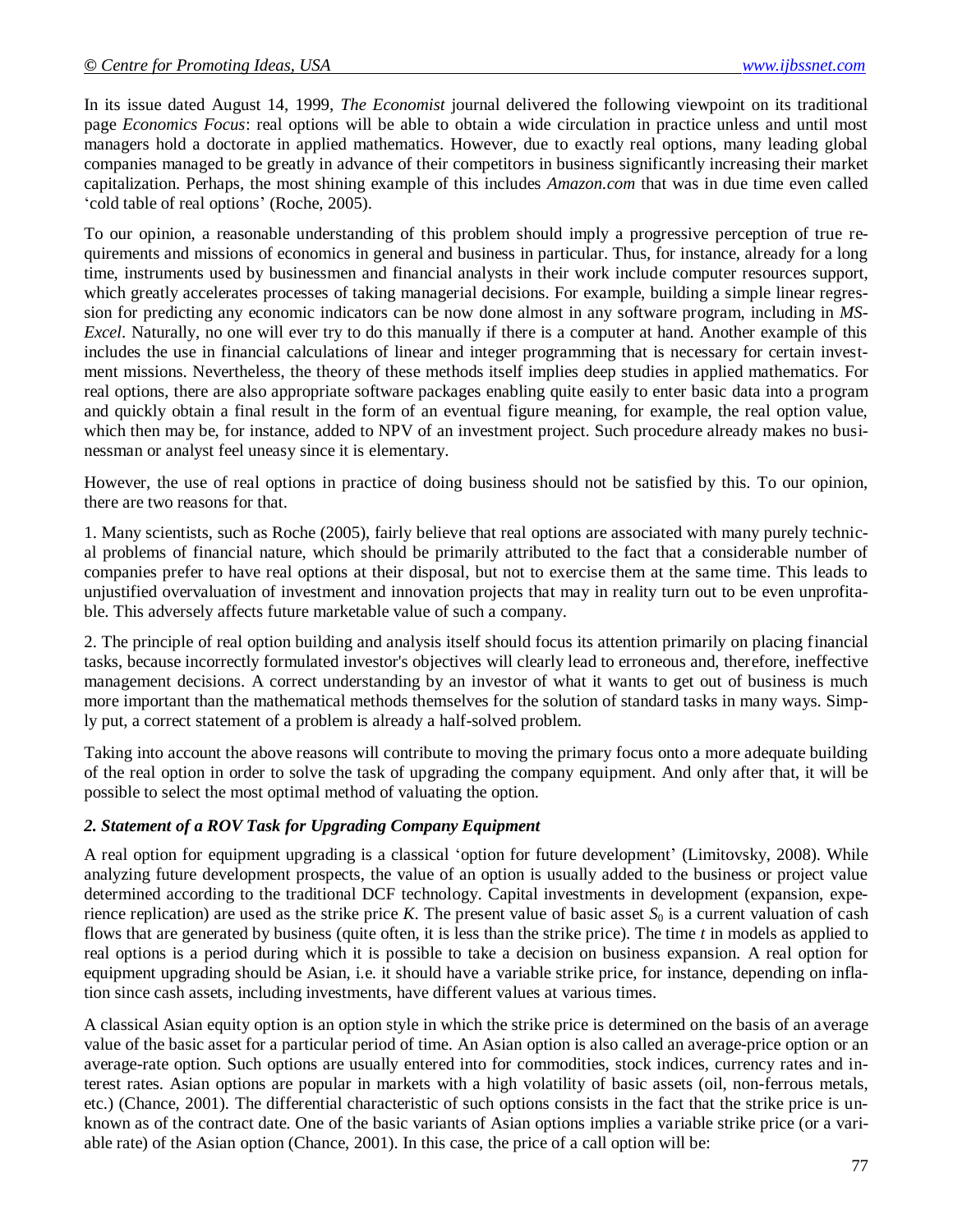$$
A(0,T) = \frac{1}{T} \int_{0}^{T} S(t)dt.
$$
 (2)

$$
A(0,T) = \frac{1}{N} \sum_{i=1}^{N} S(t_i).
$$
 (3)

$$
A(0,T) = \exp\left\{\frac{1}{T} \int_0^T \ln S(t)dt\right\}.
$$
\n(4)

**Table 1: Basic Economic Data for Calculations per Drilling Rig**

| $C(T) = \max \{ S(T) - kA(0,T), 0 \},\$                                                                                                                                                                                                                                                                                                                                                                                                                                                                                                                                                                                                                          |                        | (1)         |  |
|------------------------------------------------------------------------------------------------------------------------------------------------------------------------------------------------------------------------------------------------------------------------------------------------------------------------------------------------------------------------------------------------------------------------------------------------------------------------------------------------------------------------------------------------------------------------------------------------------------------------------------------------------------------|------------------------|-------------|--|
| where $A(0,T)$ is an average value of basic asset;<br>$k$ - weighing (1 is usually excluded from descriptions).                                                                                                                                                                                                                                                                                                                                                                                                                                                                                                                                                  |                        |             |  |
| Usually, $A(0,T)$ means an arithmetic average value. With continuous monitoring in view, it is calculated as fol<br>lows:                                                                                                                                                                                                                                                                                                                                                                                                                                                                                                                                        |                        |             |  |
| $A(0,T) = \frac{1}{T} \int_{0}^{T} S(t) dt$ .                                                                                                                                                                                                                                                                                                                                                                                                                                                                                                                                                                                                                    |                        | (2)         |  |
| With discrete monitoring at the time moments $t_1, t_2, , t_n$ :                                                                                                                                                                                                                                                                                                                                                                                                                                                                                                                                                                                                 |                        |             |  |
| $A(0,T) = \frac{1}{N} \sum_{i=1}^{N} S(t_i).$                                                                                                                                                                                                                                                                                                                                                                                                                                                                                                                                                                                                                    |                        | (3)         |  |
| There are also Asian options where the average value is calculated as a geometrical mean. With continuous moni<br>toring in view, it is calculated according to the formula:                                                                                                                                                                                                                                                                                                                                                                                                                                                                                     |                        |             |  |
| $A(0,T) = \exp\left\{\frac{1}{T}\int_{0}^{T} \ln S(t)dt\right\}.$                                                                                                                                                                                                                                                                                                                                                                                                                                                                                                                                                                                                |                        | (4)         |  |
| Asian options are investment instruments having a moderate risk level. Since the price of an option is based or<br>basic asset pricing data for a particular period, an investor has the opportunity to make a reasonable judgment or<br>investment practicability. As an illustration of a reasonable task for estimating the value of a real option (a ROV<br>task), we will consider an equipment replacement project at a hydrogeological well-drilling plant (Limitovsky<br>2008). We will consider the same example in future to compare different methods of solving the ROV task.                                                                        |                        |             |  |
| Thus, LLC Vodyanoi provides services to gardeners' partnerships in the Moscow Region for drilling water wells<br>All in all, LLC Vodyanoi has on the books ten drilling rigs operating at different sites and in different areas of the<br>region. The company director is considering a possibility of substantial upgrading of the drilling rigs, which<br>would contribute to reducing operating expenses, increasing the equipment productivity and, accordingly, procur<br>ing more orders from potential customers. In order to handle the designated mission, the company managemen<br>decided to carry out a feasibility study of the upgrading project. |                        |             |  |
| Let us introduce basic data for calculations according to the most likely case of developments per one drilling rig<br>(Table 1).                                                                                                                                                                                                                                                                                                                                                                                                                                                                                                                                |                        |             |  |
| Table 1: Basic Economic Data for Calculations per Drilling Rig                                                                                                                                                                                                                                                                                                                                                                                                                                                                                                                                                                                                   |                        |             |  |
| <b>Indicator Name</b>                                                                                                                                                                                                                                                                                                                                                                                                                                                                                                                                                                                                                                            | <b>Indicator Value</b> |             |  |
|                                                                                                                                                                                                                                                                                                                                                                                                                                                                                                                                                                                                                                                                  | Base                   | <b>New</b>  |  |
|                                                                                                                                                                                                                                                                                                                                                                                                                                                                                                                                                                                                                                                                  | Case                   | Equipment   |  |
| Productivity, m/machine-shift<br>Equipment utilization ratio by time                                                                                                                                                                                                                                                                                                                                                                                                                                                                                                                                                                                             | 8.1<br>0.5             | 12.2<br>0.5 |  |
| Average number of shifts per year                                                                                                                                                                                                                                                                                                                                                                                                                                                                                                                                                                                                                                | 304                    | 304         |  |
| Average price of one drilled meter, USD                                                                                                                                                                                                                                                                                                                                                                                                                                                                                                                                                                                                                          | 22                     | 22          |  |
| Average operating expenses per machine-shift, USD                                                                                                                                                                                                                                                                                                                                                                                                                                                                                                                                                                                                                | 123.4                  | 96.1        |  |
| Net capital costs, including procurement of new rigs less net salvage value of<br>old rigs, USD                                                                                                                                                                                                                                                                                                                                                                                                                                                                                                                                                                  |                        | 20,000      |  |
| The project includes no additional costs and benefits associated with growth of working capital. The equipmen<br>rate of depreciation is 20%; at the end of a five-year period, the net value from retirement of equipment is equal to<br>zero.<br>78                                                                                                                                                                                                                                                                                                                                                                                                            |                        |             |  |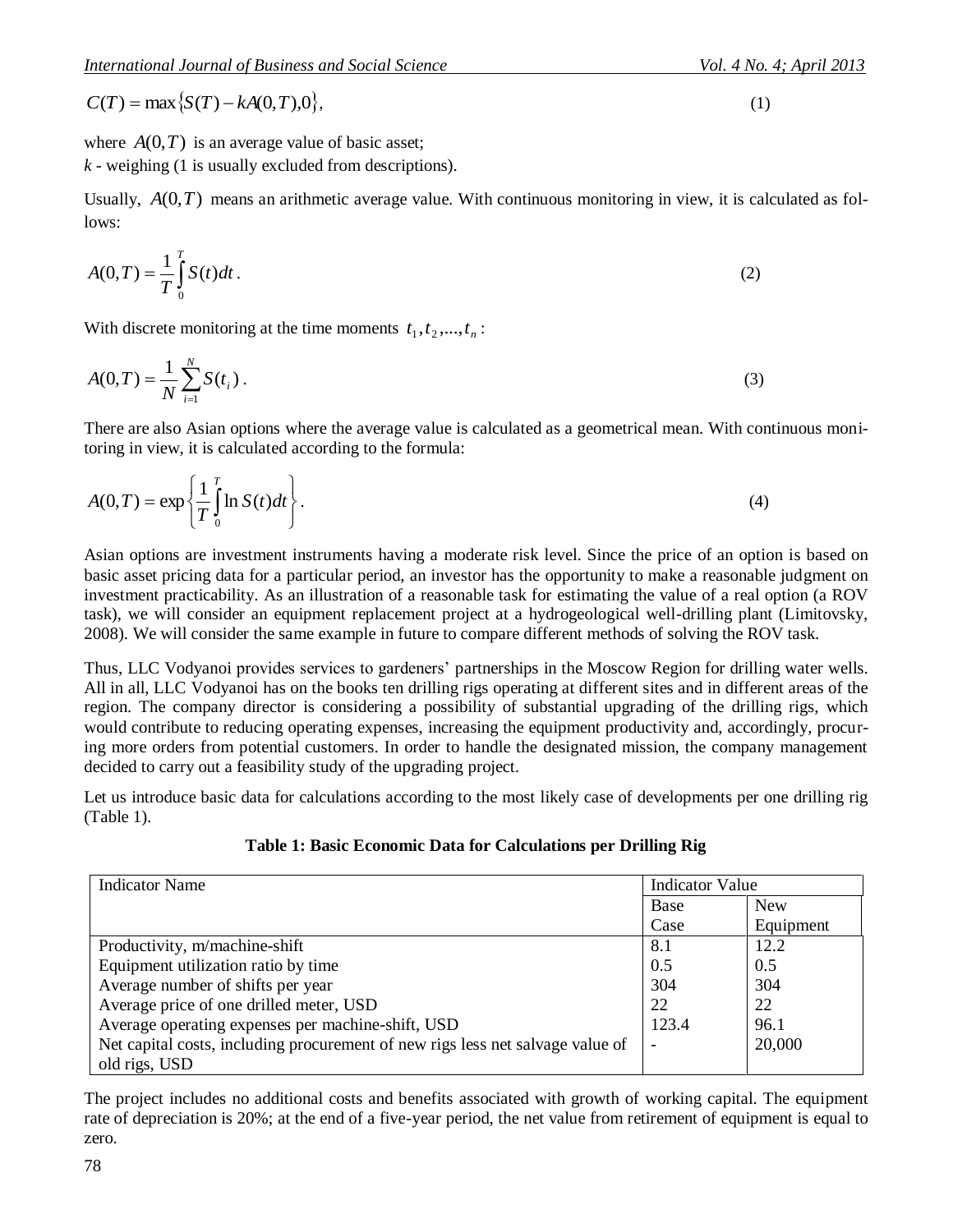All calculations were carried out on a real basis – in a fixed scale of prices. The basic financial data for calculations is given in Table 2.

| Indicator Name                            | Indicator Value (% per year) |
|-------------------------------------------|------------------------------|
| The company WACC in real terms            |                              |
| Risk-free interest rate                   |                              |
| Income tax rate in the Russian Federation | 20                           |

#### **Table 2: Basic Financial Data for Calculations per Drilling Rig**

Calculations carried out by the financial director according to the conventional technology show inexpedience of upgrading any drilling rig, not to mention ten drilling rigs (Table 3).

#### **Table 3: Calculation of Cash Flow for Replacing One Drilling Rig**

| <b>Indicator Name</b>           |                | Indicator Value by Year                  |                |          |                |          |
|---------------------------------|----------------|------------------------------------------|----------------|----------|----------------|----------|
|                                 | $\overline{0}$ |                                          | $\overline{2}$ | 3        | $\overline{4}$ | 5        |
| 1. Productivity, m/machine-     |                |                                          |                |          |                |          |
| shift:                          |                |                                          |                |          |                |          |
| 1.1. New equipment              |                | 12.2                                     | 12.2           | 12.2     | 12.2           | 12.2     |
| 1.2. Basis of comparison        |                | 8.1                                      | 8.1            | 8.1      | 8.1            | 8.1      |
| 2. Equipment utilization ratio  |                | 0.5                                      | 0.5            | 0.5      | 0.5            | 0.5      |
| 3. Average number of shifts     |                |                                          |                |          |                |          |
| per year                        |                | 304                                      | 304            | 304      | 304            | 304      |
| 4. Additional scope, m/year     |                | 623.2                                    | 623.2          | 623.2    | 623.2          | 623.2    |
| $((1.1-1.2)\times2\times3)$     |                |                                          |                |          |                |          |
| 5. Average price of one meter,  |                | 22                                       | 22             | 22       | 22             | 22       |
| <b>USD</b>                      |                |                                          |                |          |                |          |
| 6. Additional revenue per       |                | 13,710.4                                 | 13,710.4       | 13,710.4 | 13,710.4       | 13,710.4 |
| year, USD $(4 \times 5)$        |                |                                          |                |          |                |          |
| 7. Average operating expenses   |                |                                          |                |          |                |          |
| per machine-shift, USD:         |                |                                          |                |          |                |          |
| 7.1. New equipment              |                |                                          |                |          |                |          |
| 7.2. Basis of comparison        |                | 123.4                                    | 123.4          | 123.4    | 123.4          | 123.4    |
| 8. Average number of shifts     |                | 96.1                                     | 96.1           | 96.1     | 96.1           | 96.1     |
| per year                        |                | 304                                      | 304            | 304      | 304            | 304      |
| 9. Additional operating ex-     |                | 8,299.2                                  | 8,299.2        | 8,299.2  | 8,299.2        | 8,299.2  |
| penses per year, USD            |                |                                          |                |          |                |          |
| $((7.1 - 7.2) \times 8)$        |                |                                          |                |          |                |          |
| 10. Additional capital costs,   | $-20,000$      |                                          |                |          |                |          |
| <b>USD</b>                      |                |                                          |                |          |                |          |
| 11. Rate of depreciation, %     |                | 20                                       | 20             | 20       | 20             | 20       |
| 12. Depreciation of additional  |                | 4,000                                    | 4,000          | 4,000    | 4,000          | 4,000    |
| capital investments, USD        |                |                                          |                |          |                |          |
| 13. Additional income per       |                | 1,411.2                                  | 1,411.2        | 1,411.2  | 1,411.2        | 1,411.2  |
| year, USD                       |                |                                          |                |          |                |          |
| $(6 - 9 - 12)$                  |                |                                          |                |          |                |          |
| 14. Income tax (20%), USD       |                | 282.24                                   | 282.24         | 282.24   | 282.24         | 282.24   |
| 15. Project net cash flow (CF), | $-20,000$      | 5,128.96                                 | 5,128.96       | 5,128.96 | 5,128.96       | 5,128.96 |
| <b>USD</b>                      |                |                                          |                |          |                |          |
| $(13-14+12)$                    |                |                                          |                |          |                |          |
| 16. WACC, %                     |                | 12                                       | 12             | 12       | 12             | 12       |
| 17. Project NPV, USD            | $-1,511.25$    | CF discounting result at the rate of 12% |                |          |                |          |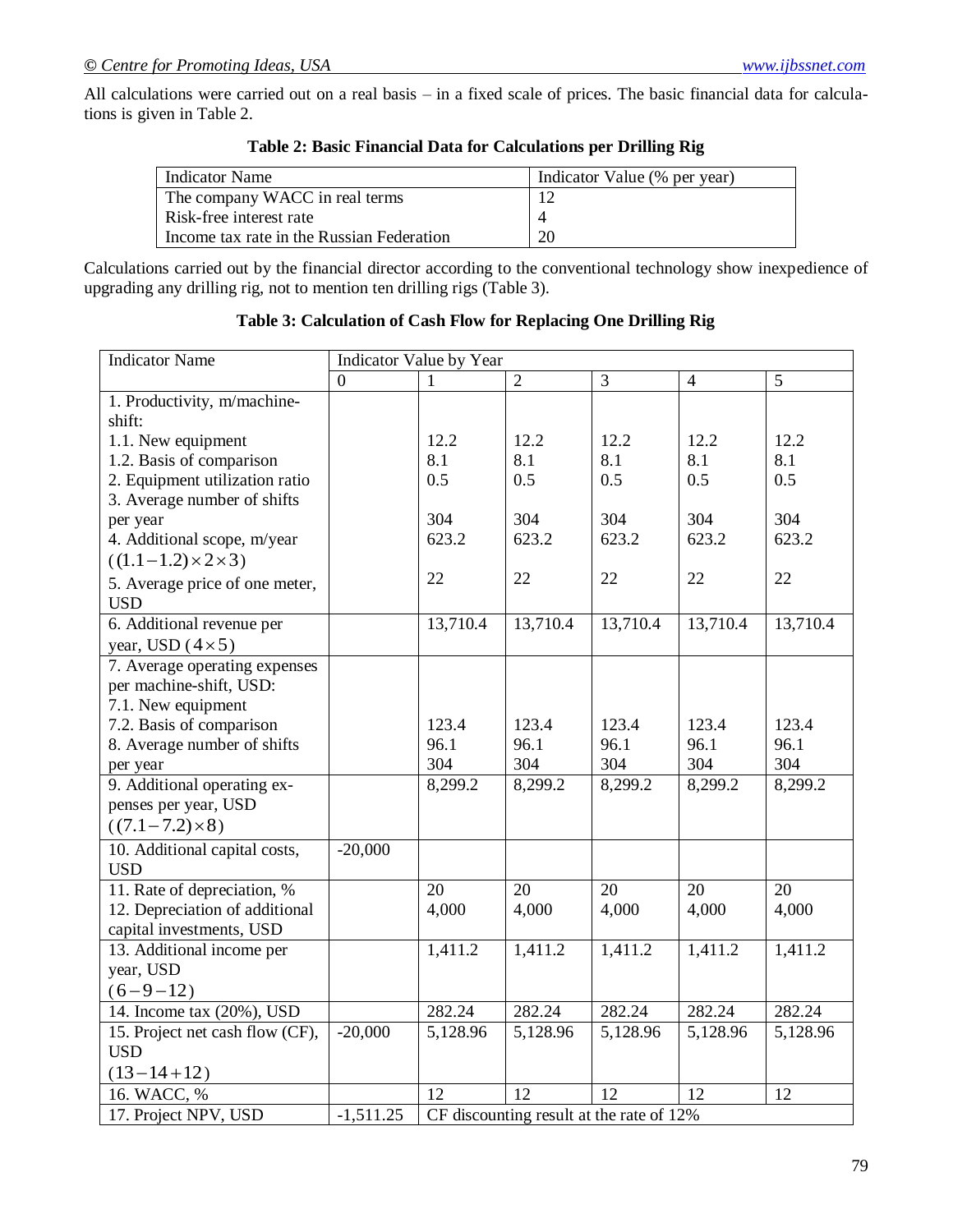Each of the projects reduces the wealth of owners by 1,511.25 USD, which is a considerable amount for this company.

At the same time, the director has great doubts about the calculation results connected with the accuracy of predicting cash flows. The issue is about that uncertainty, which is borne by the basic assumptions regarding:

- a) the number of orders and related operating expenses per one drilled meter (saving on semi-constant expenses is possible) and the equipment utilization ratio;
- b) faultless performance of new equipment and repair frequency;
- c) average depth of drilled wells (payment is made not for meterage, but for the result of drilling, i.e. the number of productive wells) and others.

As a result, the efficiency calculation accuracy has the mean-square deviation  $\sigma = 40\%$  (mean-static  $\sigma$  (%) in USD for the machine-building industry).

In order not to lay down the entire business at stake in general and to obtain more accurate information on the project results, the director of LLC Vodyanoi decides to conduct an experiment: despite the negative calculation results, to carry out upgrading of one of the drilling rigs. If the result turns out to be successful (which will be clear within a year), this experience may be repeated for the other nine rigs.

This approach produced a moderately negative impression upon the financial director who construed this decision as a distrust in the quality of his calculations. In order to stroke him down, the director had to issue a bonus to him and provide him with a special leave.

There remained, however, an open question: whose position was more reasonable in such situation, the director's or that of his deputy in charge of finance?

Thus, the pilot project provides us with information on what may happen to the following nine projects and reveals the uncertainty. As a matter of fact, it confers entitlement to investing money in the nine similar projects within a year under favorable circumstances (in case of a positive result of the pilot project). This entitlement represents a call option for 9 projects (or 9 options, each for 1 project).

On top of everything else, it should be noted that cash assets depreciate with the lapse of time even for a period of one year. Such problem is particularly topical for developing markets, including Russia. However, since the financial calculations are made in US dollars, it is required to consider in future calculations the inflation rate of exactly US dollar, which has been averaged to 3% per annum for the last years. With this factor in mind, the strike price will be  $K = 20600$  USD in a year. Consequently, we come to an Asian option model, i.e. an option with a variable strike price (in this case, based on the inflation rate).

It is also important to note that during calculating the option value, we will use a risk-neutral approach as it implies no calculation of WACC for each respective year and requires no estimation of any actual transition probabilities in the event space.

### *3. Solving a ROV Task for Equipment Upgrading Using the Black-Scholes Model*

The underlying problems relating to the use of the Black-Scholes model (OPM) to valuate real options include as follows (Trifonov, Yashin, Koshelev, 2012):

- 1. OPM includes  $\sigma$  of contract profitability, which is not possible to predict accurately.
- 2. If  $\sigma$  is predicted by experts, there appears a problem of reliability of the prediction.
- 3. OPM is only applicable to European options.
- 4. OPM was created for conditions and restrictions of a stock market.

The first problem is particularly topical for developing markets, including Russia. We are going to solve it switching to financial calculation in US dollars. Therefore, we can use, as we mentioned previously, the mean static  $\sigma$ (%) in USD for the machine-building industry. With a view to even greater specification of calculations, we can also adjust it for the project implementation conditions existing in Russia. But such adjustment itself also bears an uncertainty that is again very difficult to evaluate accurately.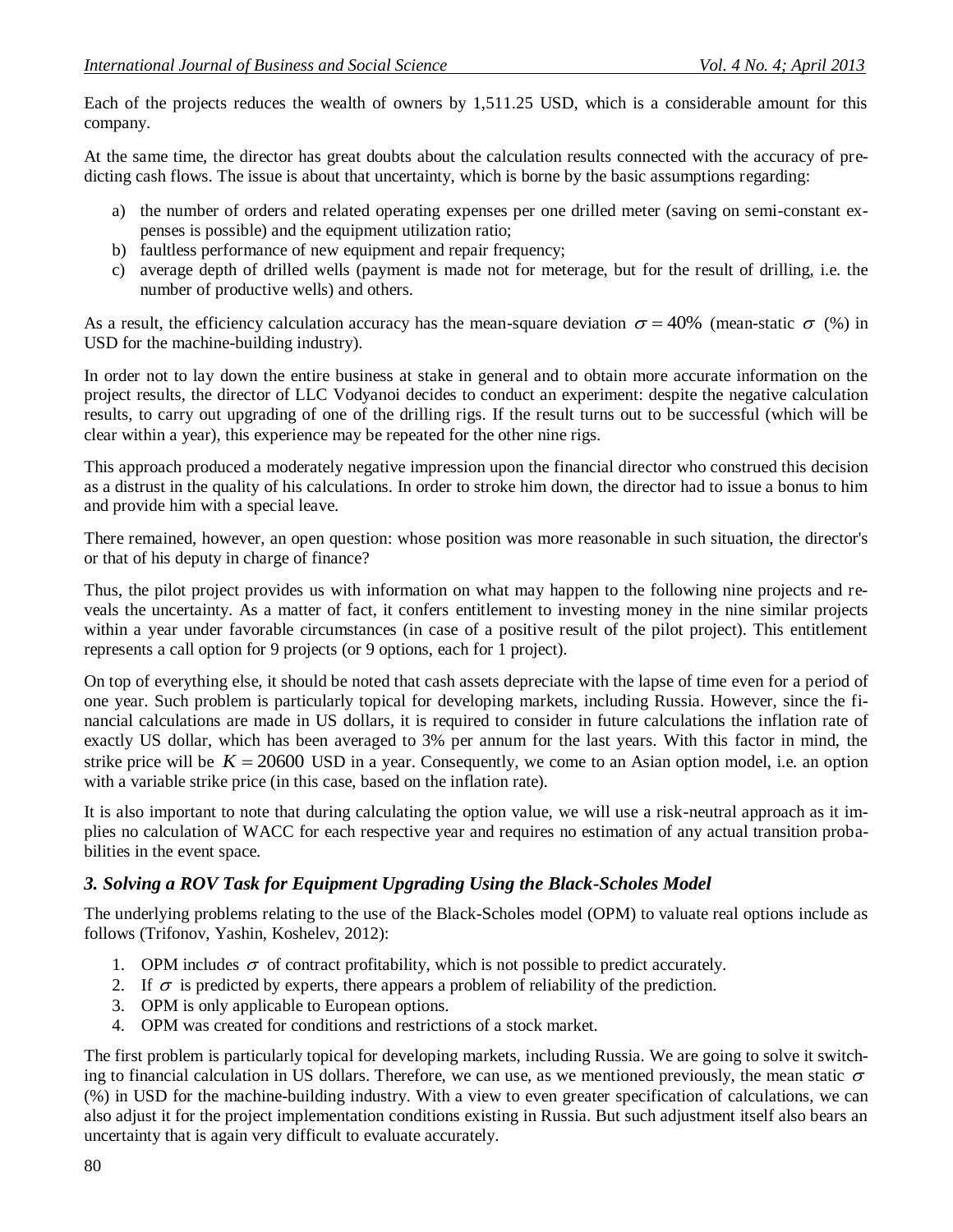In this case, there is one of the basic principles of evaluating volatility, which is used in stochastic financial mathematics, namely, the principle 'volatility is volatile in itself' (Shiriayev, 1998).

The second problem is also associated with the project implementation conditions in Russia. Here, expert evaluations are also notably volatile.

The third problem makes even more serious impact on the reliability of estimating the value of a real option since in reality, we understand that we can exercise it when we need it (within an option period under review). Therefore, it is more reasonable to analyze an American option. However, as is pointed out by many authors, such as Limitovsky (2008), in this case, OPM may be applied for conservative estimate of an American real option, i.e. the price of a European option is a lower limit for the price of an American option having the same terms of issue.

The fourth problem is perhaps the most serious one, but it may be approximately solved using the same method that was used for the third problem.

The formal OPM formula developed for valuation of a premium under a European call option looks like this:

$$
C_0 = S_0 N(d_1) - Ke^{-rT} N(d_2);
$$
  
\n
$$
\ln \frac{S_0}{K} + \left(r + \frac{\sigma^2}{2}\right) T
$$
  
\n
$$
d_1 = \frac{\sigma \sqrt{T}}{\sigma \sqrt{T}};
$$
  
\n(6)  
\n
$$
d_2 = d_1 - \sigma \sqrt{T},
$$
  
\n(7)

where  $C_0$  – current price of call option;

*S*<sup>0</sup> – current price of basic asset (it is expected that the asset brings no current income, i.e. dividend or coupon);  $K$  – strike price;

 $r$  – continuous yearly rate of risk-free return (growth power);

*T* – time to exercise of option (in years);

 $\sigma$  - mean-square deviation of basic asset price per year;

*N*(*d*) – cumulative normal distribution function.

Please note that  $\sigma$  in the example under review does not change due to a short period of the real option – one year. Consequently, we will valuate an Asian real option with constant business volatility. Let us do this in Table 4 according to formulas (5)-(7).

**Table 4: Valuation of an Asian Real Option with Constant Business Volatility Using OPM**

| Parameters and Indicators    | Parameter and Indicator Values               |
|------------------------------|----------------------------------------------|
| Number of options in project | 9                                            |
| $S_0$ for each option, USD   | 18,488.75 (PV of project cash inflows)       |
| $K$ for each option, USD     | 20,600 (investments)                         |
|                              | 0.04 (continuous risk-free rate)             |
|                              | 1 (option period $-1$ year)                  |
| $\sigma$                     | 0.4                                          |
| $d_1$                        | 0.103575                                     |
| $d_2$                        | $-0.296425$                                  |
| $N(d_1)$                     | 0.54123                                      |
| $N(d_2)$                     | 0.38346                                      |
| $C_0$ , USD                  | 2,417.15                                     |
| Option project NPV, USD      | $20,243.14$ (2,417.15 $\times$ 9 – 1,511.25) |

Consequently, the director of LLC Vodyanoi was right: despite the apparent inexpedience of upgrading, the experiment is fully justified.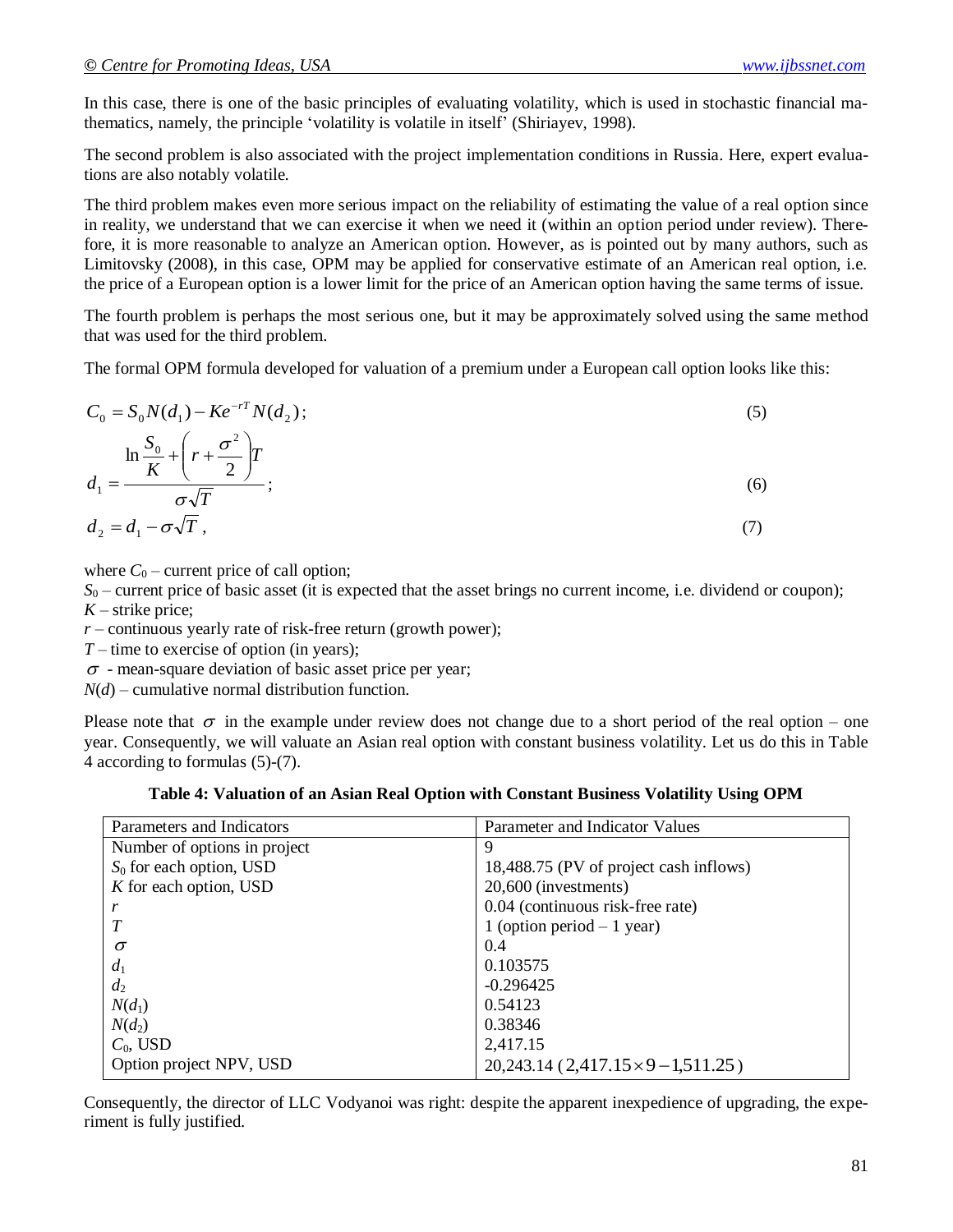## *4. Solving a ROV Task for Equipment Upgrading Using a Binomial Model*

With a view to specifying ROV calculations in our example, it is required to solve the remaining two problems that we had in the Black-Scholes model (OPM):

- 1. OPM is only applicable to European options.
- 2. OPM was created for conditions and restrictions of a stock market.

They may be solved using in calculations, for instance, a binomial model slightly modified by us (Trifonov, Yashin, Koshelev, 2012). The first modification consists in changing the strike price of a real option in a certain period of time, depending on the inflation rate for the corresponding number of elapsed periods. The second modification consists in a practical opportunity to trace time moments beneficial for early exercise of the real option, i.e. in identifying nodes of a binomial tree where the price of a 'dead' (exercised) option is higher than that of a 'live' (non-exercised) option.

Let us apply this modified binomial model to the solution of the ROV task for equipment upgrading. The characteristic feature of its application includes an adequate transition from a continuous process to a discrete one using for this purpose the already known constant volatility  $\sigma$ .

The classical approach of Cox, Ross and Rubinstein (1979) (CRR model) implies a transition according to the equations:

$$
u = e^{\sigma \sqrt{\Delta t}} \tag{8}
$$

$$
d = e^{-\sigma \sqrt{\Delta t}}; \tag{9}
$$
  

$$
e^{r\Delta t} - d \tag{10}
$$

$$
p = \frac{e}{u - d},\tag{10}
$$

where  $u$  – appreciation rate of basic asset;

*d* - depreciation rate of basic asset;

 $p$  – pseudoprobability of the event *u*;

 $1-p$  - pseudoprobability of the event *d*;

 $\sigma$  - mean-square deviation of basic asset price per year;

 $\Delta t$  - time interval between nodes of binomial grid (in years);

*r* – continuous yearly rate of risk-free return (growth power).

The largest disadvantage of the CRR model includes the fact that it loses stability if  $\Delta t > \sigma^2/r^2$ , and, as a consequence, calculations may contain negative pseudoprobabilities (Trigeorgis, 1991).

With a view to more accurate simulation with a longer time interval  $\Delta t$ , a binomial tree may, according to the viewpoint of Jabbour, Kramin, Young (2001) and Hull (2006), be derived in accordance with the following equations:

$$
u = e^{\sqrt{e^{\sigma^2 \Delta t} - 1} + r \Delta t};
$$
\n(11)

$$
d = e^{-\sqrt{e^{\sigma^2 \Delta t} - 1} + r\Delta t};
$$
\n(12)

$$
p = \frac{e^{r\Delta t} - d}{u - d}.
$$
\n(13)

This tree may be regarded as a supplement to CRR parameterization. In this case, the both leaps, upward (*u*) and downward (*d*), slightly change. As a result, the central line of the tree follows a risk-free rate. Another advantage includes the fact that this parameterization is also always stable regardless of time interval length  $\Delta t$  (Haahtela, 2010).

Using model (11)-(13) for  $\Delta t = 0.25$  year, we obtain the following parameterization in the example under our review: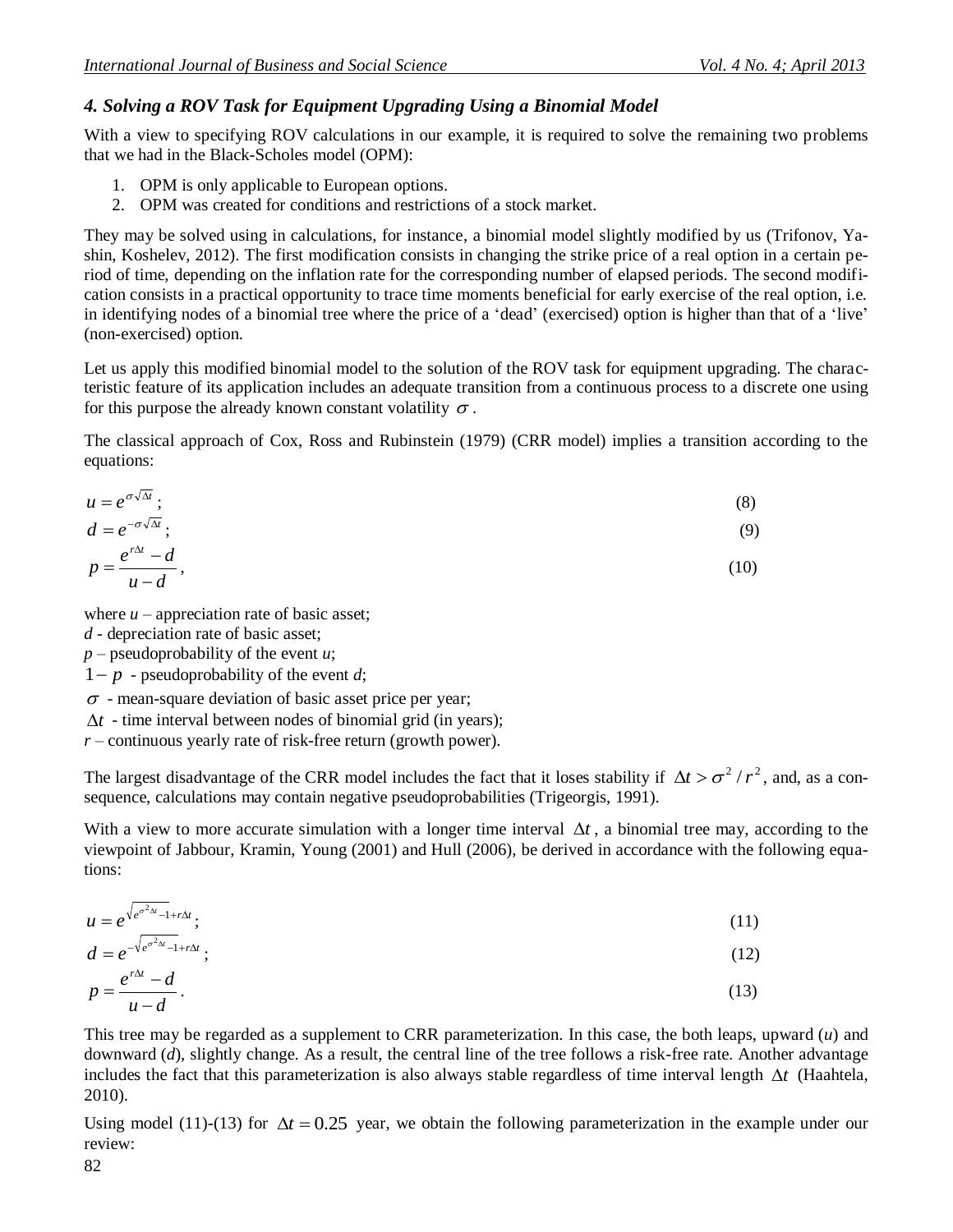$u = 1.236169$ ;  $d = 0.825293;$   $p = 0.449666;$   $1 - p = 0.550334.$ 

The result is that based on the values  $u$  and  $d$ , we obtain a binomial tree for modifying the value  $S_t$  of the basic asset (PV of pilot project cash inflows) in US dollars (Figure 1). In the same figure, let us show changes in the strike price  $(K_t)$  as per quarterly inflation rate  $i = \sqrt[4]{1.03} - 1 = 0.007417$ .





In the binomial CRR model, the price of a 'live' option may be calculated according to the formula

$$
C_t^N = \frac{pC_{t+1,u} + (1-p)C_{t+1,d}}{e^{r\Delta t}}.
$$
\n(14)

Consequently, it is possible to estimate the option value in any period *t* if  $C_{t+1,u}$  and  $C_{t+1,d}$  are known in the next period  $t + 1$ .

Since we are considering a call option, then in each period *t*, the price of a 'dead' option shall be calculated according to the formula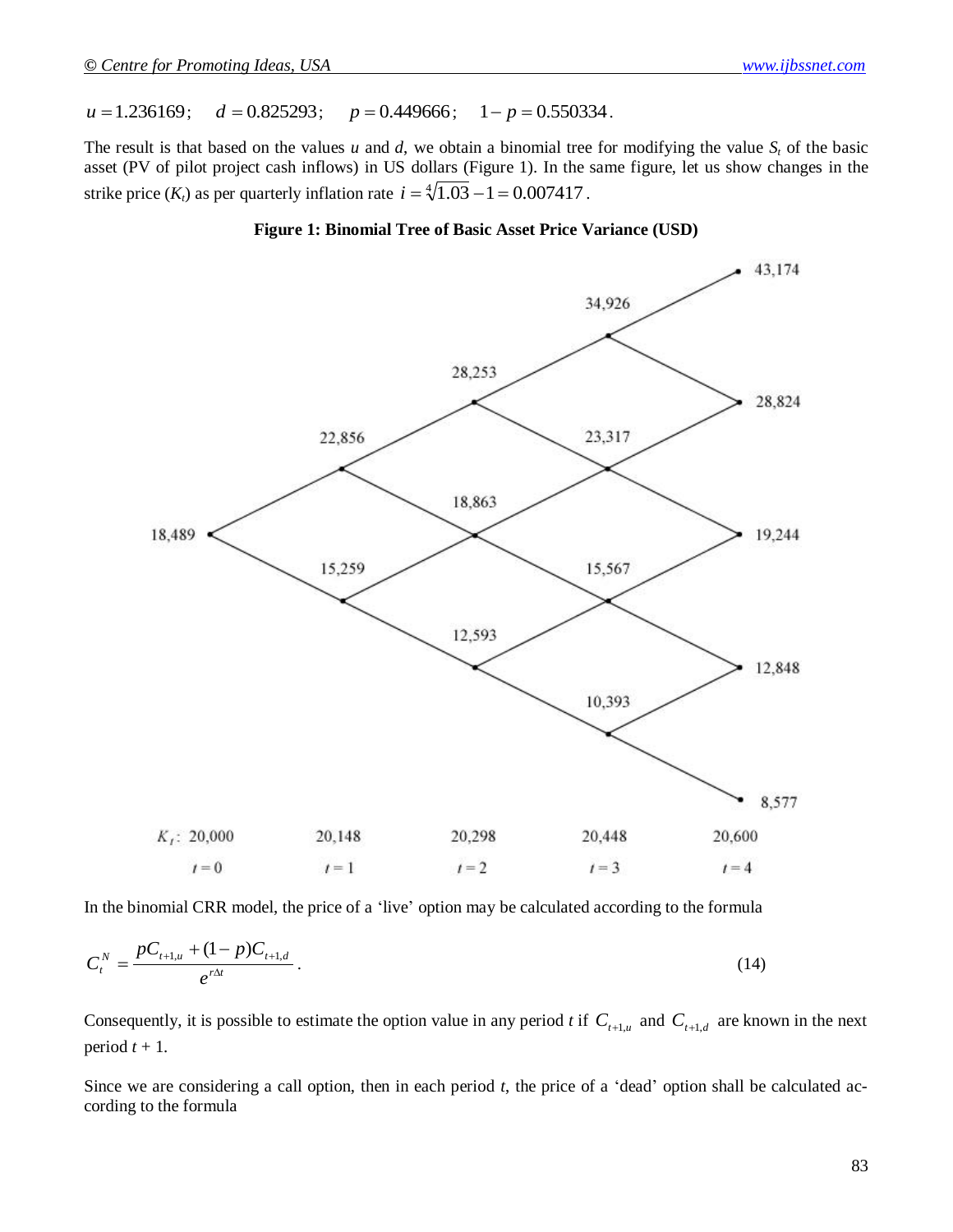$$
C_t^A = \max\{S_t - K_t, 0\}.
$$
 (15)

Using formulas (14) and (15), it is possible to sequentially calculate the option prices beginning with Quarter 4 and ending with the present moment of time (Figure 2). In this connection, in each node of the binomial tree, the maximum price is selected out of the prices  $C_t^N$  and  $C_t^A$  for the purposes of sequential calculation.



**Figure 2: Binomial Tree of Real Option Price Variance (USD)**

For instance, in Quarter  $3$  ( $t = 3$ ) in the uppermost node, the option price shall be calculated as follows. At first, the price of a 'live' option is calculated according to formula (14):

$$
C_{3,u^3}^N = \frac{0.449666 \cdot (43,174 - 20,600) + 0.550334 \cdot (28,824 - 20,600)}{e^{0.040.25}} = 14,531
$$
 (USD).

Then the price of a 'dead' option is calculated according to formula (15):

$$
C_{3,u^3}^A = 34,926 - 20,448 = 14,478
$$
 (USD).

The 'live' option turns out to be more expensive, that is why its price is selected in order to calculate the option earlier price.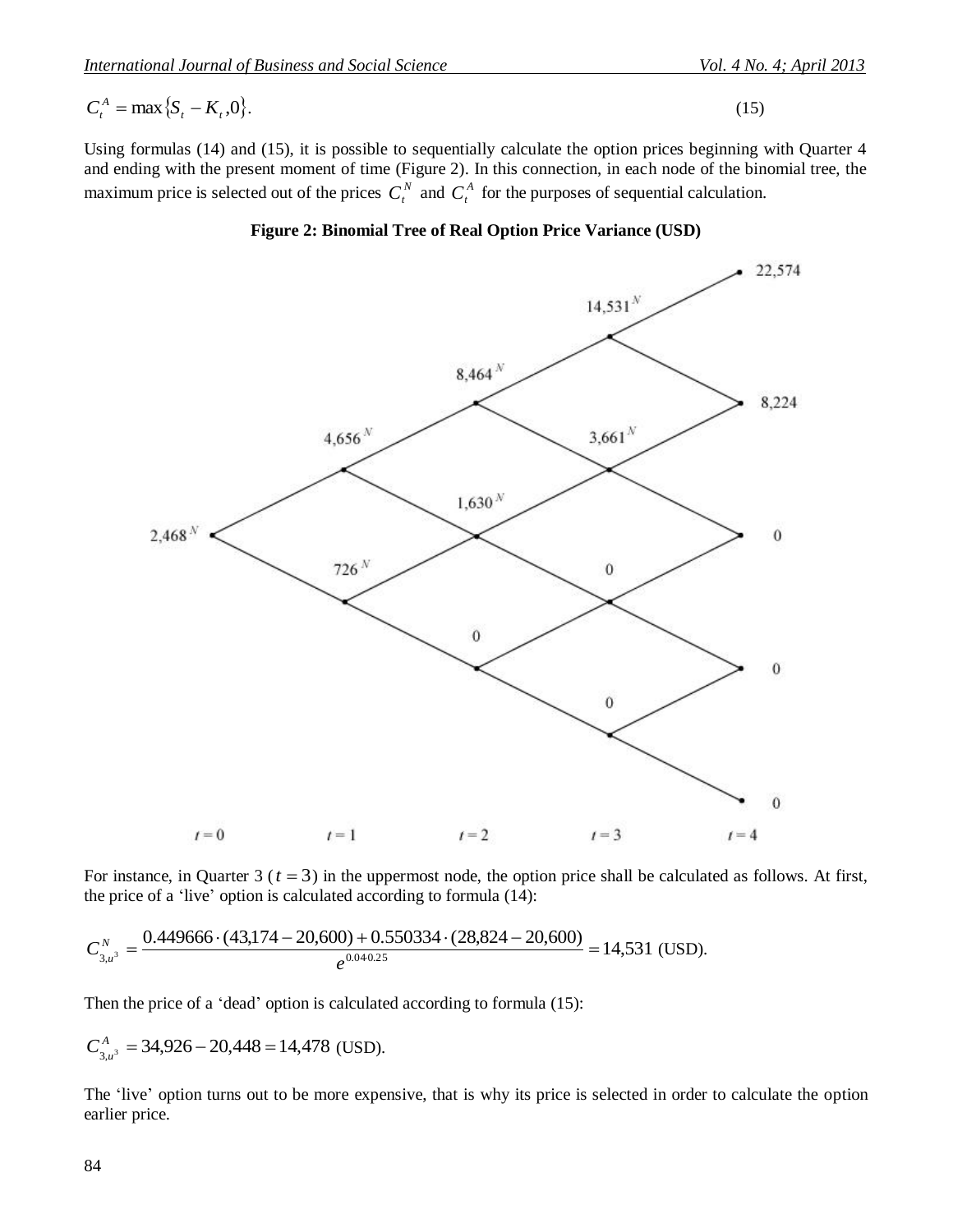The entire binomial tree shown in Figure 2 is derived on this principle. In our example, it turned out that a 'live' option was in any case more profitable for an investor. However, the other situation may arise as a matter of practice, i.e. a 'dead' option may be more expensive in some nodes of the tree, which is indicative of the necessity to early exercise it in this node. This may be affected by the inflation rate *i*, which would modify the strike prices *K<sup>t</sup>* . Also, a similar effect may be provided by modifying the parameters *u* and *d*.

As a result, working in the tree from its end to the beginning, we may obtain the price of this pilot project option in zero. It will be  $C_0 = 2,468$  USD. Then NPV of the equipment upgrading project with 9 options will be

 $NPV = 2,468.9 - 1,511.25 = 20,700.75$  (USD),

which is somewhat greater than the calculation result according to OPM. This is an amended estimate of the project effect.

### *5. Solving a ROV Task for Equipment Upgrading Using a Trinomial Model*

Using a binomial CRR model, though refined by means of equations (11)-(13), involves a particular set of weaknesses primarily associated with a situation of business volatility behavior in the time domain (Haahtela, 2010). But there is also a material weakness consisting in the fact that in case of very low or even insignificant volatility during a certain period of time, any upward or downward deviation of the basic asset price from the expected value in future, i.e. an increase according to the risk-free rate ( $S_{t+1,m} = S_{t,m}e^{r\Delta t}$  $\sum_{n=1,m} S_{t,m} e^{r\Delta t}$ , will make a binomial tree derivation impossible (Haahtela, 2010).

A trinomial tree is derived with simultaneous selection of such parameters that establish a reasonable problem space, having in mind reasonable probabilities of transition between the tree nodes. Moreover, the tree recombination is set so that  $ud = du = m^2 = e^{2r\Delta t}$  because otherwise, any rise of the system discreteness would not lead to low or even zero volatility. A trinomial tree is always stable regardless of time interval length. The equations describing upward and downward movements of the stochastic processes are more accurate, even with longer time intervals. This is necessary as the time intervals used to valuate a real option are selected on the basis of managerial practicability, so that they be longer than it usually occurs in financial options.

Trinomial trees are another discrete representation of the basic asset price behavior, similar to binomial trees. Trinomial grids have three leap parameters *u*, *m* and *d* and three corresponding probabilities  $p_u$ ,  $p_m$  and  $p_d$ . During this time, the asset price increment may pass on to one of the three nodes: with the probability  $p<sub>u</sub>$  to upper node as far as the value  $S_u$ , with the probability  $p_m$  to the node middle as far as the value  $S_m$  and to lower node as far as the value  $S_d$  with the probability  $p_d$ . We presume that the sum of probabilities is equal to one, that is why we set  $p_m = 1 - p_u - p_d$ . At the end of each time interval, there are five unknown parameters: two probabilities  $p_u$  and  $p_d$ , and three price nodes  $S_u$ ,  $S_m$  and  $S_d$ .

In this respect, a minor modification suggested by Jabbour, Kramin, Young (2001) and Hull (2006) consists in the use of more accurately estimated deviation in accordance with the equation

$$
\sqrt{e^{\sigma^2 \Delta t} - 1} \approx \sigma \sqrt{\Delta t} \tag{16}
$$

instead of  $\sigma\sqrt{\Delta t}$  . According to the viewpoint (Haahtela, 2010), following such changes, a trinomial grid parameter derivation results in an improved general parameterization form for all the probability transitions and leap sizes *u*, *m* and *d* in accordance with the following equations:

$$
p_u = \frac{m^2(V-1)}{u^2 + md - um - ud};
$$
\n(17)

$$
p_d = p_u \frac{m - u}{d - m};\tag{18}
$$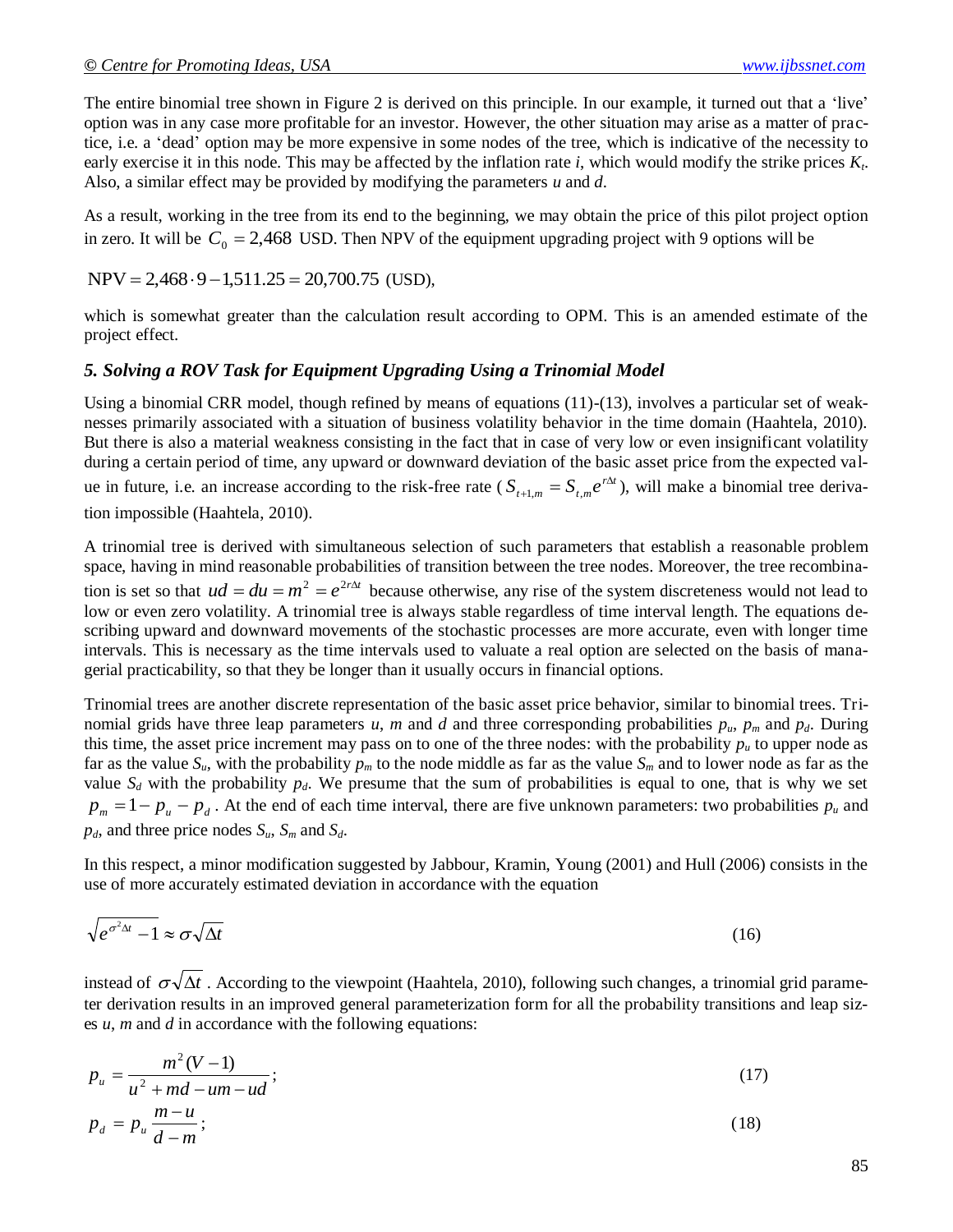|                                                                                                                                                               | $p_m = 1 - p_u - p_d$ ;                                                                                                                                                                                                                                                                                                                                                                                                                                                                                                                        |        |        |                                                                    | (19)           |
|---------------------------------------------------------------------------------------------------------------------------------------------------------------|------------------------------------------------------------------------------------------------------------------------------------------------------------------------------------------------------------------------------------------------------------------------------------------------------------------------------------------------------------------------------------------------------------------------------------------------------------------------------------------------------------------------------------------------|--------|--------|--------------------------------------------------------------------|----------------|
| $u = e^{r\Delta t + \sqrt{e^{(\lambda\sigma)^2\Delta t} - 1}}$ ;<br>$d = e^{r\Delta t - \sqrt{e^{(\lambda\sigma)^2\Delta t} - 1}}$ ;<br>$m = e^{r\Delta t}$ ; |                                                                                                                                                                                                                                                                                                                                                                                                                                                                                                                                                |        |        |                                                                    | (20)           |
|                                                                                                                                                               |                                                                                                                                                                                                                                                                                                                                                                                                                                                                                                                                                |        |        |                                                                    | (21)           |
|                                                                                                                                                               |                                                                                                                                                                                                                                                                                                                                                                                                                                                                                                                                                |        |        |                                                                    |                |
|                                                                                                                                                               |                                                                                                                                                                                                                                                                                                                                                                                                                                                                                                                                                |        |        |                                                                    | (22)           |
| $V = e^{\sigma^2 \Delta t}$ ,                                                                                                                                 |                                                                                                                                                                                                                                                                                                                                                                                                                                                                                                                                                |        |        |                                                                    | (23)           |
|                                                                                                                                                               | where the justified value of the dispersion parameter $\lambda$ is 1.12 (Haahtela, 2010). This makes the<br>dense and ensures quite good probabilities of transition between the trinomial grid (tree) nodes.                                                                                                                                                                                                                                                                                                                                  |        |        |                                                                    |                |
|                                                                                                                                                               | The movements upward $(20)$ and downward $(21)$ , which determine the problem space, are calculate<br>the maximum volatility during investments so that $\sigma = \max \sigma_t$ . These values u and d are used<br>problem space within all periods of time, regardless of any change in volatility. Nevertheless, the ti<br>abilities calculated according to $(17)-(19)$ are only justified for a period of time having the highes<br>our example, a time-constant business volatility is assumed, which greatly simplifies our calculation |        |        |                                                                    |                |
| review:                                                                                                                                                       | Using model (17)-(23) for $\Delta t = 0.25$ year, we obtain the following parameterization in the exam                                                                                                                                                                                                                                                                                                                                                                                                                                         |        |        |                                                                    |                |
|                                                                                                                                                               | $u = 1.236169$ ; $d = 0.825293$ ; $m = 1.01005$ ; $V = 1.040811$ ;<br>$p_u = 0.350268;$ $p_d = 0.439457;$ $p_m = 0.210275.$<br>The result is that based on the values $u$ , m and $d$ , we obtain a trinomial tree for modifying the value<br>asset (PV of pilot project cash inflows) in US dollars (Table 5). In the same table, let us show of<br>strike price $(K_t)$ as per quarterly inflation rate $i = \sqrt[4]{1.03} - 1 = 0.007417$ .                                                                                                |        |        |                                                                    |                |
|                                                                                                                                                               |                                                                                                                                                                                                                                                                                                                                                                                                                                                                                                                                                |        |        | <b>Table 5: Trinomial Grid of Basic Asset Price Variance (USD)</b> |                |
|                                                                                                                                                               |                                                                                                                                                                                                                                                                                                                                                                                                                                                                                                                                                |        |        |                                                                    |                |
|                                                                                                                                                               |                                                                                                                                                                                                                                                                                                                                                                                                                                                                                                                                                |        |        |                                                                    |                |
|                                                                                                                                                               | $t=0$                                                                                                                                                                                                                                                                                                                                                                                                                                                                                                                                          | $t=1$  | $t=2$  | $t=3$                                                              | $t = 4$        |
|                                                                                                                                                               |                                                                                                                                                                                                                                                                                                                                                                                                                                                                                                                                                |        |        | 37,626                                                             | 47,68<br>28,00 |
|                                                                                                                                                               |                                                                                                                                                                                                                                                                                                                                                                                                                                                                                                                                                |        | 29,691 | 29,989                                                             | 30,29          |
|                                                                                                                                                               |                                                                                                                                                                                                                                                                                                                                                                                                                                                                                                                                                | 23,430 | 23,665 | 23,903                                                             | 24,14          |
| $S_t$                                                                                                                                                         | 18,489                                                                                                                                                                                                                                                                                                                                                                                                                                                                                                                                         | 18,675 | 18,862 | 19,052                                                             | 19,24          |
|                                                                                                                                                               |                                                                                                                                                                                                                                                                                                                                                                                                                                                                                                                                                | 14,885 | 15,035 | 15,186                                                             | 15,33          |
|                                                                                                                                                               |                                                                                                                                                                                                                                                                                                                                                                                                                                                                                                                                                |        | 11,983 | 12,103                                                             | 12,22          |
|                                                                                                                                                               |                                                                                                                                                                                                                                                                                                                                                                                                                                                                                                                                                |        |        | 9,647                                                              | 9,744          |
|                                                                                                                                                               |                                                                                                                                                                                                                                                                                                                                                                                                                                                                                                                                                |        |        |                                                                    | 7,766          |
| $K_t$                                                                                                                                                         | 20,000                                                                                                                                                                                                                                                                                                                                                                                                                                                                                                                                         | 20,148 | 20,298 | 20,448                                                             | 20,60          |
|                                                                                                                                                               | In a trinomial model, the price of a 'live' option may be calculated according to the formula                                                                                                                                                                                                                                                                                                                                                                                                                                                  |        |        |                                                                    |                |
|                                                                                                                                                               | $C_t^N = \frac{p_u C_{t+1,u} + p_m C_{t+1,m} + p_d C_{t+1,d}}{e^{r\Delta t}}.$                                                                                                                                                                                                                                                                                                                                                                                                                                                                 |        |        |                                                                    | (24)           |
| the next period $t + 1$ .                                                                                                                                     | Consequently, it is possible to estimate the option value in any period t if $C_{t+1,u}$ , $C_{t+1,m}$ and $C_{t+1,d}$                                                                                                                                                                                                                                                                                                                                                                                                                         |        |        |                                                                    |                |
|                                                                                                                                                               | Since we are considering a call option, then in each period t, the price of a 'dead' option ( $C_t^A$ ) shall<br>in the same way as in the binomial model case, i.e. according to formula (15).                                                                                                                                                                                                                                                                                                                                                |        |        |                                                                    |                |

where the justified value of the dispersion parameter  $\lambda$  is 1.12 (Haahtela, 2010). This makes the problem space dense and ensures quite good probabilities of transition between the trinomial grid (tree) nodes.

The movements upward (20) and downward (21), which determine the problem space, are calculated according to the maximum volatility during investments so that  $\sigma = \max \sigma_t$ . These values *u* and *d* are used for the entire problem space within all periods of time, regardless of any change in volatility. Nevertheless, the transition probabilities calculated according to (17)-(19) are only justified for a period of time having the highest volatility. In our example, a time-constant business volatility is assumed, which greatly simplifies our calculations.

Using model (17)-(23) for  $\Delta t = 0.25$  year, we obtain the following parameterization in the example under our review:

The result is that based on the values  $u$ ,  $m$  and  $d$ , we obtain a trinomial tree for modifying the value  $S_t$  of the basic asset (PV of pilot project cash inflows) in US dollars (Table 5). In the same table, let us show changes in the strike price  $(K_t)$  as per quarterly inflation rate  $i = \sqrt[4]{1.03} - 1 = 0.007417$ .

|       | $t=0$  | $t=1$  | $t=2$  | $t=3$  | $t=4$  |
|-------|--------|--------|--------|--------|--------|
|       |        |        |        |        | 47,681 |
|       |        |        |        | 37,626 | 28,004 |
|       |        |        | 29,691 | 29,989 | 30,291 |
|       |        | 23,430 | 23,665 | 23,903 | 24,144 |
| $S_t$ | 18,489 | 18,675 | 18,862 | 19,052 | 19,244 |
|       |        | 14,885 | 15,035 | 15,186 | 15,338 |
|       |        |        | 11,983 | 12,103 | 12,225 |
|       |        |        |        | 9,647  | 9,744  |
|       |        |        |        |        | 7,766  |
| $K_t$ | 20,000 | 20,148 | 20,298 | 20,448 | 20,600 |

**Table 5: Trinomial Grid of Basic Asset Price Variance (USD)**

$$
C_t^N = \frac{p_u C_{t+1,u} + p_m C_{t+1,m} + p_d C_{t+1,d}}{e^{r\Delta t}}.
$$
\n(24)

Consequently, it is possible to estimate the option value in any period *t* if  $C_{t+1,u}$ ,  $C_{t+1,m}$  and  $C_{t+1,d}$  are known in the next period  $t + 1$ .

Since we are considering a call option, then in each period *t*, the price of a 'dead' option ( $C_t^A$ ) shall be calculated in the same way as in the binomial model case, i.e. according to formula (15).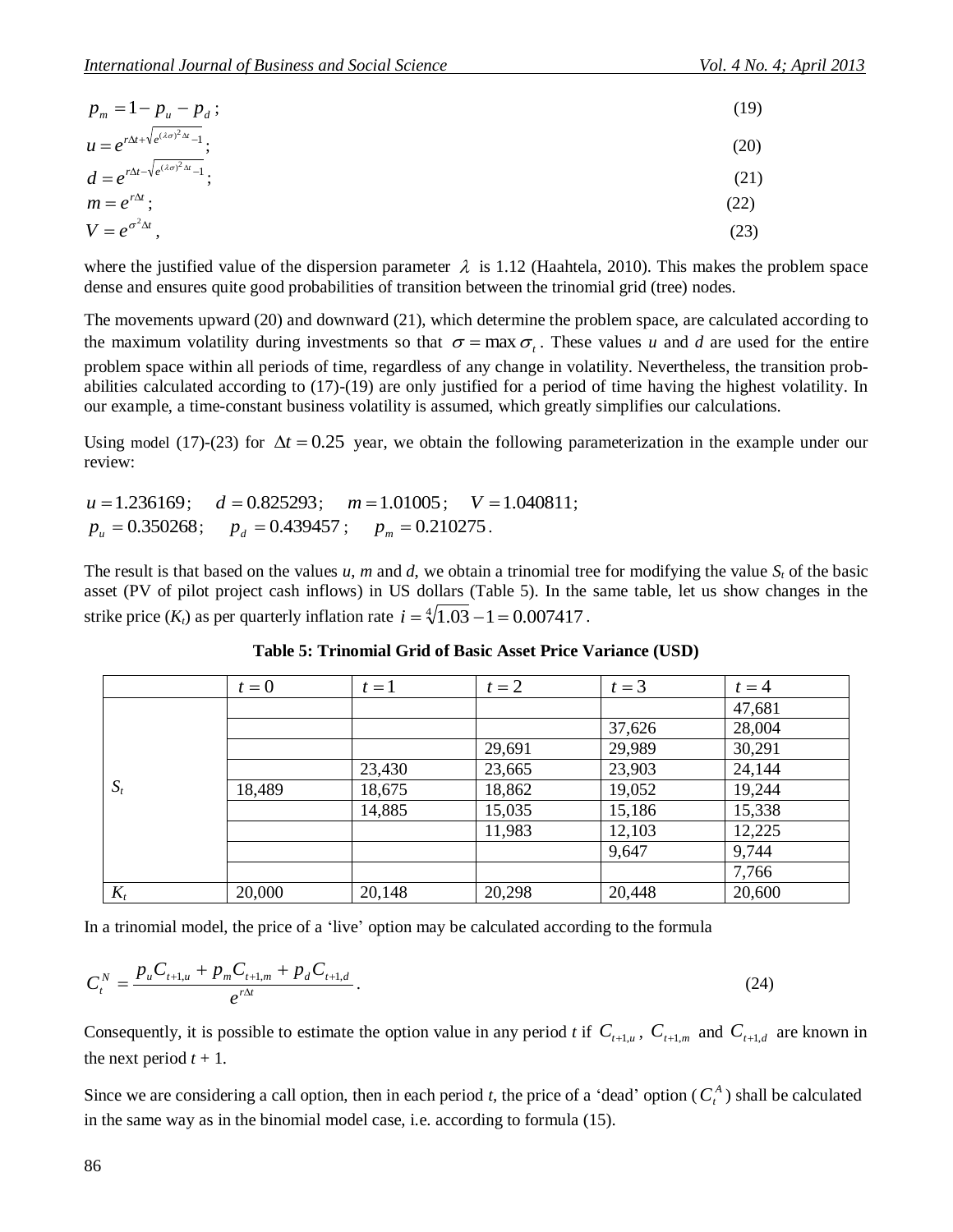Using formulas (24) and (15), it is possible to sequentially calculate the option prices beginning with Quarter 4 and ending with the present moment of time (Table 6). In this connection, in each node of the trinomial grid, as with the binomial one, the maximum price is selected out of the prices  $C_t^N$  and  $C_t^A$  for the purposes of sequential calculation.

|       | $t=0$       | $t=1$              | $t=2$              | $t=3$               | $t=4$       |
|-------|-------------|--------------------|--------------------|---------------------|-------------|
|       |             |                    |                    |                     | 27,081      |
|       |             |                    |                    | 17,231 <sup>N</sup> | 17,404      |
|       |             |                    | 9,756 <sup>N</sup> | 9,595 <sup>N</sup>  | 9,691       |
|       |             | 5,094 <sup>N</sup> | $4,715^{N}$        | 4,098 <sup>N</sup>  | 3,544       |
| $C_t$ | $2,510^{N}$ | $2,170^{\circ}$    | 1,677              | 1,229               | U           |
|       |             | 670 <sup>N</sup>   | 426 <sup>N</sup>   |                     |             |
|       |             |                    | 0                  |                     |             |
|       |             |                    |                    | v                   |             |
|       |             |                    |                    |                     | $\mathbf 0$ |

| Table 6: Trinomial Grid of Real Option Price Variance (USD) |  |  |  |  |  |
|-------------------------------------------------------------|--|--|--|--|--|
|-------------------------------------------------------------|--|--|--|--|--|

For instance, in Quarter  $3$  ( $t = 3$ ) in the uppermost node, the option price shall be calculated as follows. At first, the price of a 'live' option is calculated according to formula (24):

$$
C_{3,u^3}^N = \frac{0.350268 \cdot (47,681 - 20,600) + 0.210275 \cdot (38,004 - 20,600) + 0.439457(30,291 - 20,600)}{e^{0.040.25}} =
$$

 $= 17,231$  (USD).

Then the price of a 'dead' option is calculated according to formula (15):

$$
C_{3,u^3}^A = 37,626 - 20,448 = 17,178
$$
 (USD).

The 'live' option turns out to be more expensive, that is why its price is selected in order to calculate the option earlier price.

The entire trinomial tree shown in Table 6 is derived on this principle. In our example, it turned out again that a 'live' option was in any case more profitable for an investor. The alternative of occurrence of the other situation was described by us above in respect to the binomial tree.

As a result, working in the tree from its end to the beginning, we may obtain the price of this pilot project option in zero. It will be  $C_0 = 2510$  USD. Then NPV of the equipment upgrading project with 9 options will be

 $NPV = 2,510 \cdot 9 - 1,511.25 = 21,078.75$  (USD),

which is even greater than the calculation result according to the binomial model. This is even more accurate estimate of the project effect.

### *6. Conclusion*

In conclusion, let us compare the results of the three described models for valuating an Asian real option for upgrading equipment of a company having constant business volatility. It is a reminder that for the purposes of analysis, three models have been used:

- 1. The Black-Scholes model (OPM).
- 2. A refined binomial model (BTM).
- 3. A trinomial model (TTM).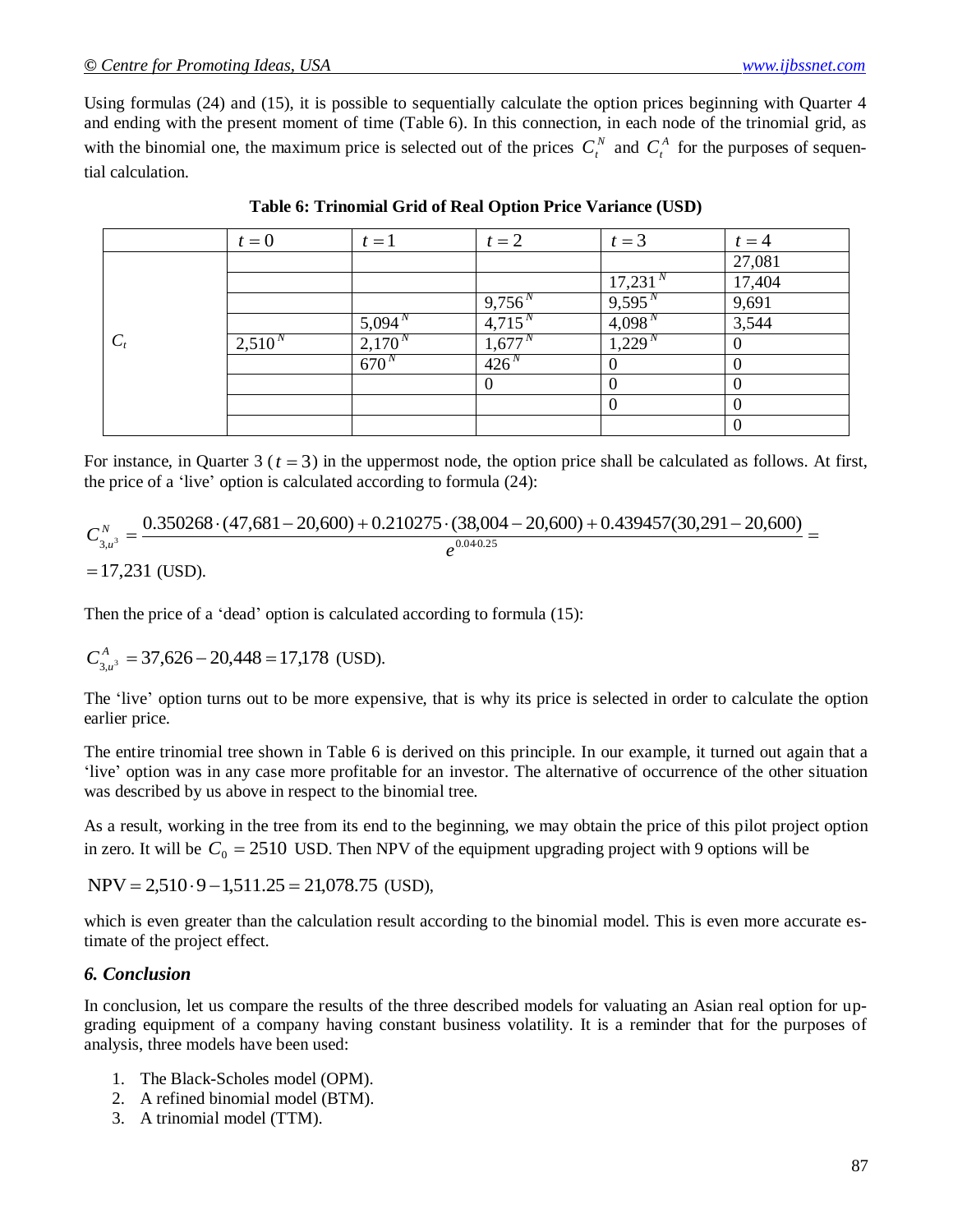In the example under review, the option price comparison yields the following results:

$$
C_0 = \left\{ \underbrace{2.417}_{\text{OPM}} < \underbrace{2.468}_{\text{BTM}} < \underbrace{2.510}_{\text{TTM}} \right\}.
$$

Then NPV of the company equipment upgrading project with 9 options will be:

$$
NPV = \left\{ \underbrace{20,243}_{\text{OPM}} < \underbrace{20,701}_{\text{BTM}} < \underbrace{21,079}_{\text{TTM}} \right\}.
$$

These results make it possible to come to the following conclusions:

- 1. As a matter of fact, the Black-Scholes model is the lower limit for the price of an American option having the same terms of issue as a European option.
- 2. With the constant business volatility  $\sigma$ , which enables us to make the option existence condition throughout one year, the valuation variance for different models is insignificant.
- 3. A real option for equipment upgrading should be Asian, i.e. it should have a variable strike price, for instance, depending on inflation since cash assets, including investments, have different values at various times.
- 4. In interim calculations, it is always required to compare the price of a 'live' and 'dead' option in the tree nodes and select that option, which is more expensive. On top of everything else, this contributes to tracing a possibility of option early exercise.
- 5. The most important practical conclusion includes the fact that the trinomial model allows the most accurate valuation of an Asian real option with constant business volatility. In the example under review, a pecuniary advantage of this is insignificant, but in practice, there may appear situations, in which the advantage may be great to the extent that various models may lead both to positive and to negative NPV with options. And this, in turn, will greatly influence taking a managerial decision on investments.

The results obtained in this paper may contribute to upgrades of the software used to draw up and valuate real options. And the main thing is that they may be useful to businessmen, managers and financial analysts of primarily manufacturing companies with a view to developing and substantiating strategic decisions in innovative business development.